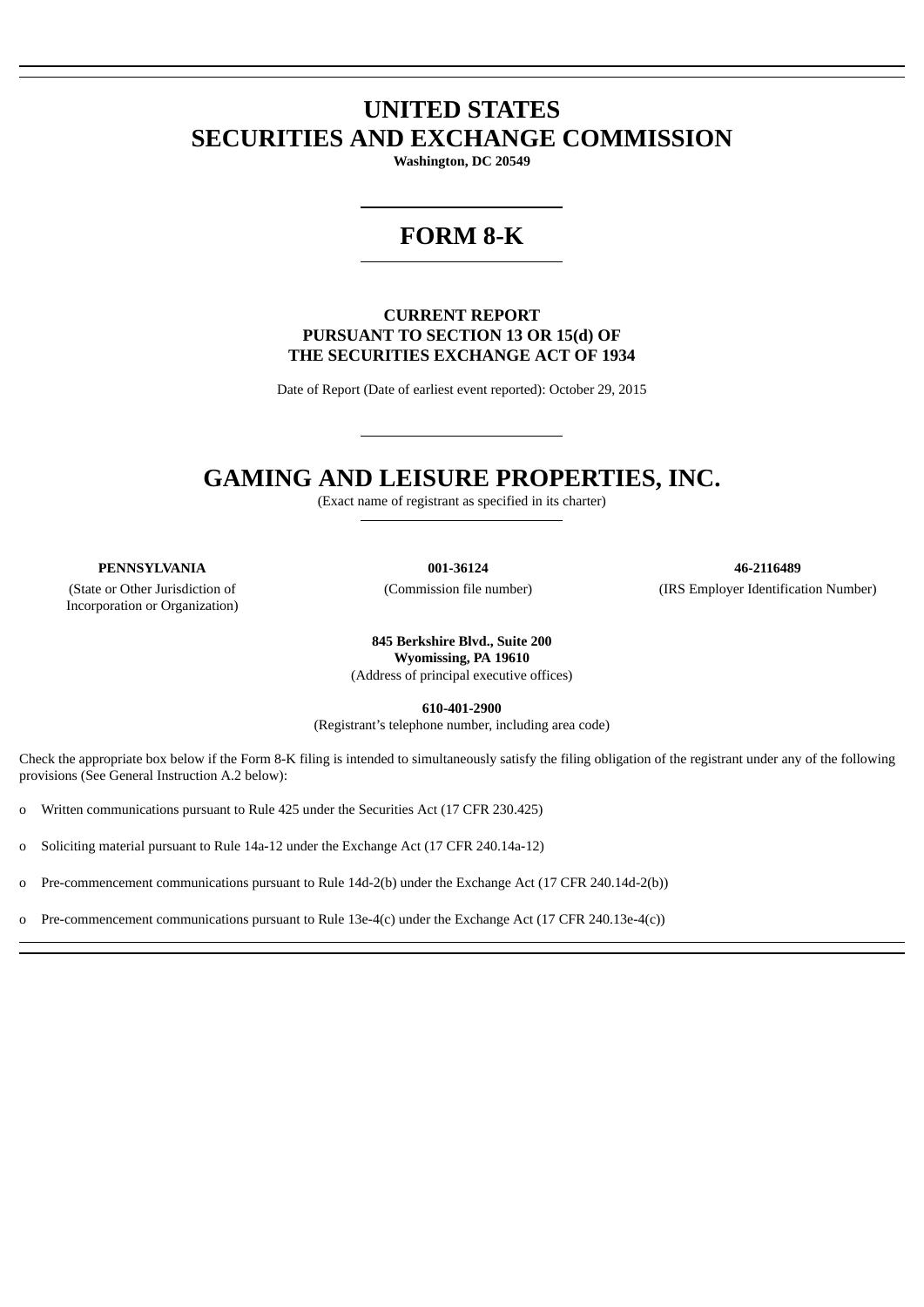## **Item 2.02. Results of Operations and Financial Condition.**

On October 29, 2015, Gaming and Leisure Properties, Inc. issued a press release announcing its financial results for the three months ended September 30, 2015. A copy of the press release is attached hereto as Exhibit 99.1 and incorporated herein by reference.

The information in this Current Report on Form 8-K, including Exhibit 99.1, is being furnished pursuant to Item 2.02 and shall not be deemed to be "filed" for the purposes of Section 18 of the Securities Exchange Act of 1934, as amended (the "Exchange Act"), or otherwise subject to the liabilities of that section. The information contained in this Current Report on Form 8-K, including Exhibit 99.1, that is being furnished under this Item 2.02 shall not be incorporated by reference into any filing under the Securities Act of 1933, as amended, or the Exchange Act, whether made before or after the date hereof, except as shall be expressly set forth by specific reference in such filing.

#### **Item 9.01. Financial Statements and Exhibits.**

(d) **Exhibits**

| Exhibit<br>Number | <b>Description</b>                                                                 |
|-------------------|------------------------------------------------------------------------------------|
| 99.1              | Gaming and Leisure Properties, Inc. Earnings Press Release, dated October 29, 2015 |
|                   | ***                                                                                |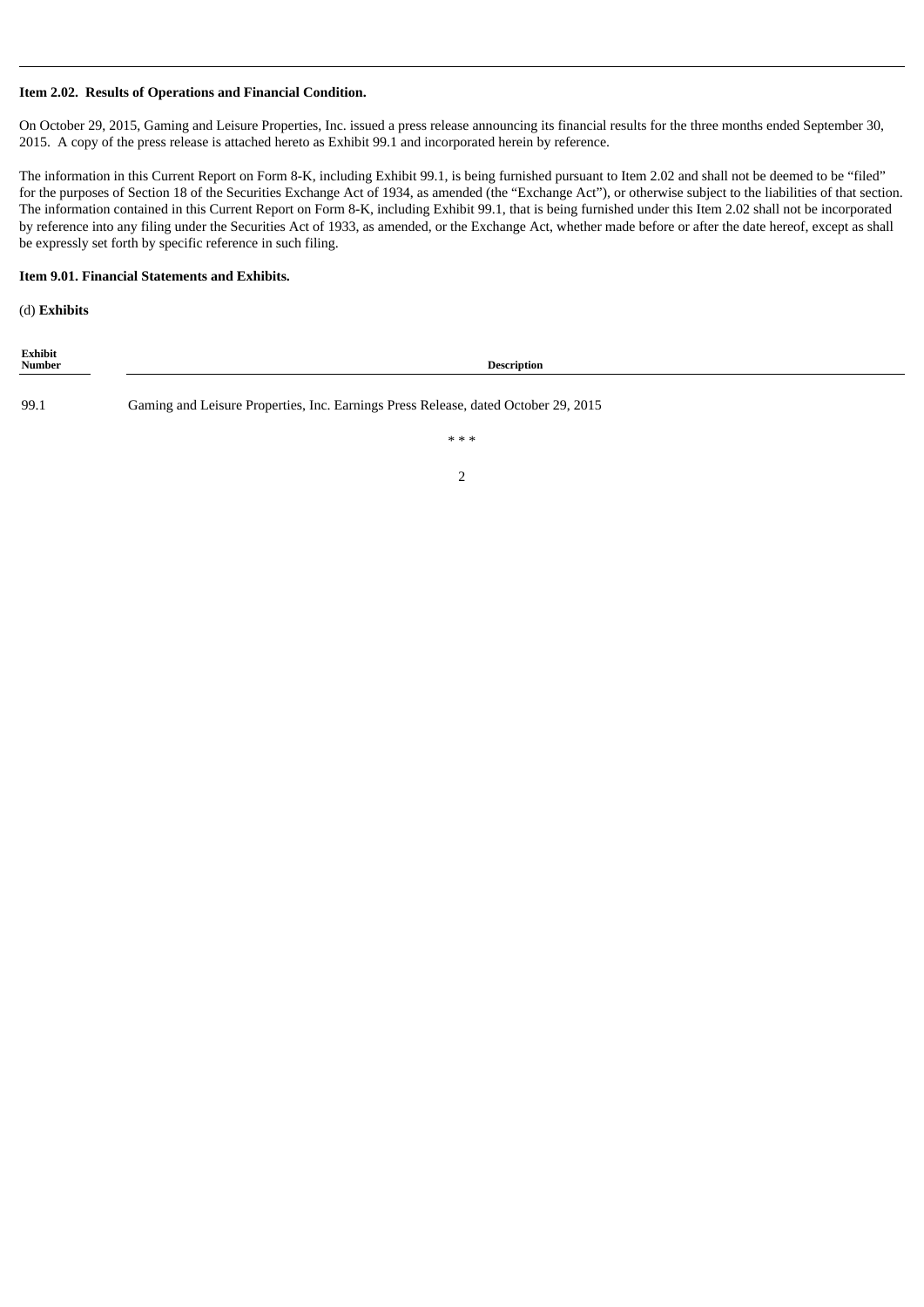# **SIGNATURE**

Pursuant to the requirements of the Securities Exchange Act of 1934, the Registrant has duly caused this report to be signed on its behalf by the undersigned thereunto duly authorized.

Dated: October 29, 2015 GAMING AND LEISURE PROPERTIES, INC.

| Bv:    | /s/ William J. Clifford |
|--------|-------------------------|
| Name:  | William J. Clifford     |
| Title: | Chief Financial Officer |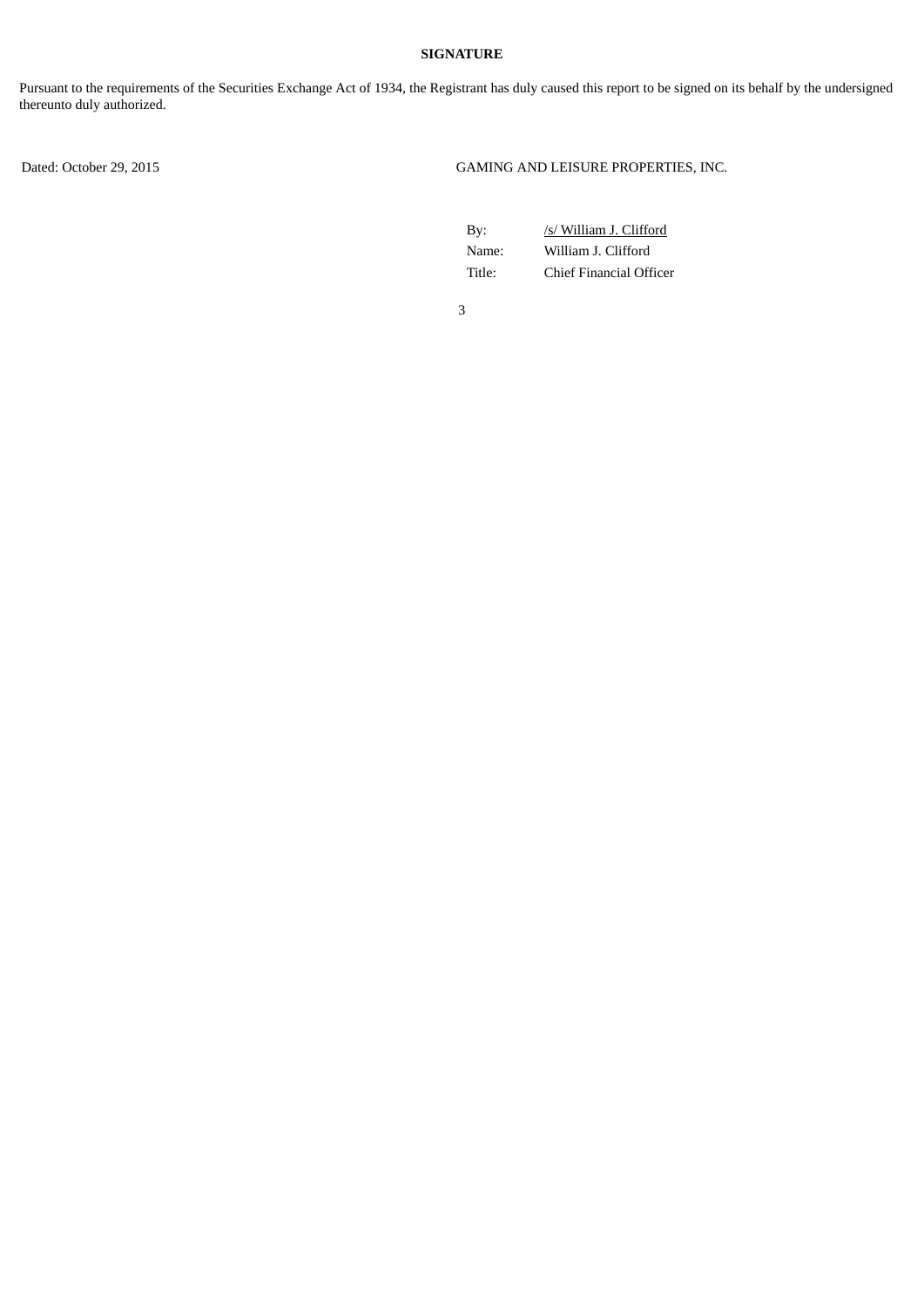| Exhibit<br><b>Number</b> | <b>Description</b> |
|--------------------------|--------------------|
|                          |                    |

99.1 Gaming and Leisure Properties, Inc. Earnings Press Release, dated October 29, 2015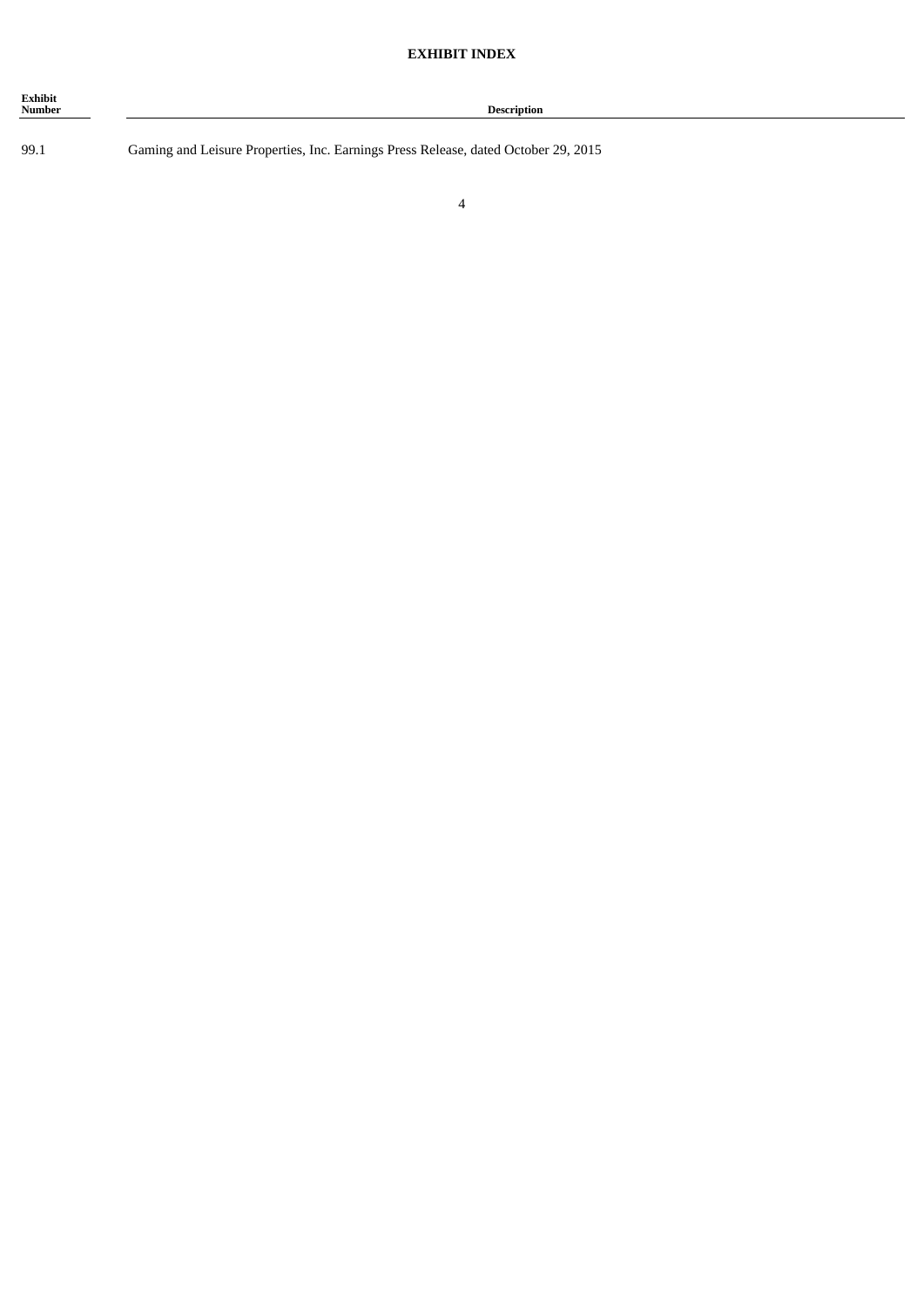

#### **GAMING AND LEISURE PROPERTIES, INC. ANNOUNCES THIRD QUARTER 2015 RESULTS**

#### **- Establishes 2015 Fourth Quarter Guidance and Updates Full Year Guidance - - Declares 2015 Fourth Quarter Dividend -**

**WYOMISSING, PA. — October 29, 2015** — Gaming and Leisure Properties, Inc. (NASDAQ: GLPI) (the "Company"), the first gaming-focused REIT in North America, today announced results for the quarter ended September 30, 2015.

#### **Financial Highlights**

|                                           | <b>Three Months Ended</b><br>September 30, |               |                   |                              |       |  |  |  |  |  |  |
|-------------------------------------------|--------------------------------------------|---------------|-------------------|------------------------------|-------|--|--|--|--|--|--|
| (in millions, except per share data)      | 2015 Actual                                |               | 2015 Guidance (1) | 2014 Actual (As<br>restated) |       |  |  |  |  |  |  |
| <b>Net Revenue</b>                        | \$<br>147.8                                | <sup>\$</sup> | 146.7             | -S                           | 146.9 |  |  |  |  |  |  |
| Adjusted EBITDA <sup>(2)</sup>            | \$<br>111.0                                | \$            | 109.7             | -S                           | 107.5 |  |  |  |  |  |  |
| <b>Net Income</b>                         | \$<br>33.2                                 | \$            | 33.7              | - \$                         | 37.3  |  |  |  |  |  |  |
| Funds From Operations <sup>(3)</sup>      | \$<br>57.1                                 | \$.           | 57.6              | - \$                         | 60.6  |  |  |  |  |  |  |
| <b>Adjusted Funds From Operations (4)</b> | \$<br>82.2                                 | -S            | 80.8              | - \$                         | 79.5  |  |  |  |  |  |  |
|                                           |                                            |               |                   |                              |       |  |  |  |  |  |  |
| Net income, per diluted common share      | \$<br>0.28                                 | -\$           | 0.28              | - \$                         | 0.32  |  |  |  |  |  |  |
| FFO, per diluted common share             | \$<br>0.48                                 | \$.           | 0.48              | -S                           | 0.52  |  |  |  |  |  |  |
| AFFO, per diluted common share            | \$<br>0.69                                 | S             | 0.68              | -S                           | 0.68  |  |  |  |  |  |  |

 $<sup>(1)</sup>$  The guidance figures in the tables above present the guidance provided on July 30, 2015, for the three months ended September 30, 2015, restated for the</sup> straight-line rent adjustments.

<sup>(2)</sup> Adjusted EBITDA is net income excluding interest, taxes on income, depreciation, (gains) or losses from sales of property, stock based compensation expense and straight-line rent adjustments.

<sup>(3)</sup> Funds from operations (FFO) is net income, excluding (gains) or losses from sales of property and real estate depreciation as defined by NAREIT.

<sup>(4)</sup> Adjusted funds from operations (AFFO) is FFO, excluding stock based compensation expense, debt issuance costs amortization, other depreciation and straight-line rent adjustments, reduced by capital maintenance expenditures.

The Company's third quarter 2015 results from rental activities and its property results in the TRS were favorable to guidance by \$0.3 million each. Corporate expenses were approximately \$0.7 million lower than guidance primarily due to lower cash-settled equity compensation expense. In addition, affecting net income is a \$1.6 million charge for the bridge financing relating to the Pinnacle transaction.

Gaming and Leisure Properties, Inc. Chief Executive Officer, Peter M. Carlino commented, "Since our listing only two years ago, we have successfully created shareholder value through the stability and growth of our cashflows. Our third quarter results reflect the consistency of these cashflows and the security of our triple-net lease structure wherein over 80% of our rental income is fixed. Currently, we are focused on closing our previously announced acquisition of Pinnacle Entertainment's (NYSE:PNK) real estate assets which we expect to occur in the first quarter of 2016. This transaction will benefit shareholders by increasing our rental income, as well as increasing our size, tenant and geographic diversity. As a management team, we remain highly aligned with our shareholders and we are more excited than ever for the future."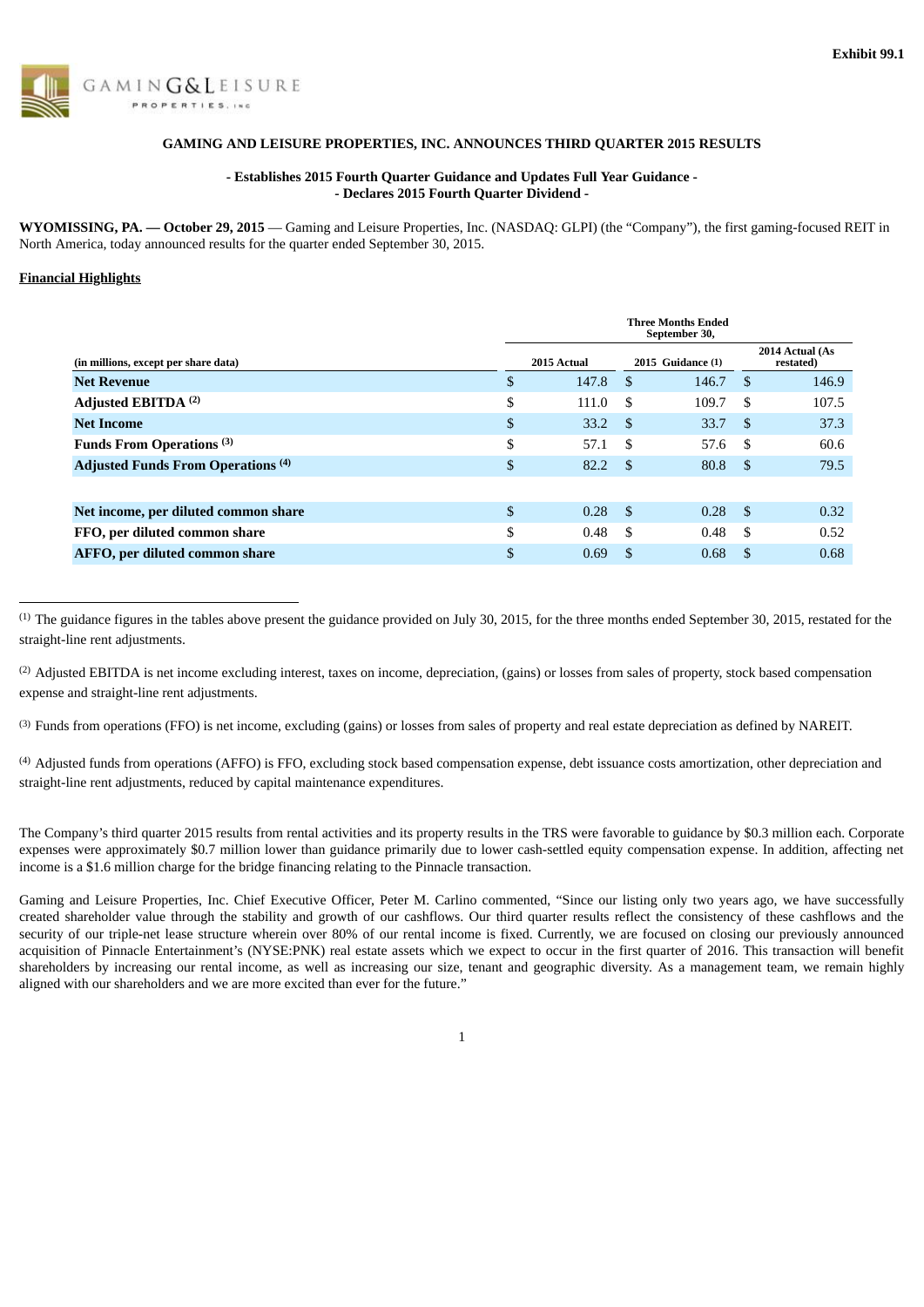As described in the Current Report on Form 8-K filed by the Company on October 22, 2015, the Company is restating its consolidated financial statements for the percentage rent received from Penn National Gaming which was known at the lease commencement date and should have been recorded on a straightline basis over the initial non-cancelable lease term and any reasonably assured renewals terms rather than recognized as received. All prior periods in this press release have been restated for this adjustment, and the Company has set a target date of November 9, 2015 to file its amended financial statements with the SEC.

## **Portfolio Update**

GLPI owns approximately 3,111 acres of land and 7.2 million square feet of building space, which was 100% occupied as of September 30, 2015. At the end of the third quarter of 2015, the Company owned the real estate associated with 21 casino facilities and leases 18 of these facilities to PENN and one to Casino Queen in East St. Louis, Illinois. Two of the gaming facilities, located in Baton Rouge, Louisiana and Perryville, Maryland, are owned and operated by a subsidiary of GLPI (GLP Holdings, Inc.).

In November 2013, the Company entered into a triple-net lease with PENN, in which substantially all of PENN's former real property assets were leased back to PENN (the "Master Lease"). We currently estimate PENN's rent coverage ratio to be 1:85:1.

Capital project expenditures, which totaled \$2.9 million for the three months ended September 30, 2015, primarily related to the Corporate headquarters and completion of Dayton and Youngstown. Capital maintenance expenditures at the TRS properties were \$0.4 million for the three months ended September 30, 2015.

## **Balance Sheet Update**

The Company had \$42.7 million of unrestricted cash on hand and \$2.5 billion in total debt, including \$300.0 million of debt outstanding under its unsecured credit facility term loan and \$190.0 million outstanding under its unsecured credit facility revolver at September 30, 2015. The Company's debt structure at September 30, 2015 was as follows:

|                                           | As of September 30, 2015 |    |                |  |  |  |  |  |
|-------------------------------------------|--------------------------|----|----------------|--|--|--|--|--|
|                                           | <b>Interest Rate</b>     |    | Balance        |  |  |  |  |  |
|                                           |                          |    | (in thousands) |  |  |  |  |  |
| Unsecured Term Loan $A^{(1)}$             | 1.801\% \$               |    | 300,000        |  |  |  |  |  |
| Unsecured \$700 Million Revolver (1)      | 1.696%                   |    | 190,000        |  |  |  |  |  |
| Senior Unsecured Notes Due 2018           | 4.375%                   |    | 550,000        |  |  |  |  |  |
| Senior Unsecured Notes Due 2020           | 4.875%                   |    | 1,000,000      |  |  |  |  |  |
| <b>Senior Unsecured Notes Due 2023</b>    | 5.375%                   |    | 500,000        |  |  |  |  |  |
| Capital Lease                             | 4.780%                   |    | 1,414          |  |  |  |  |  |
| Total long-term debt                      |                          |    | 2,541,414      |  |  |  |  |  |
| Less current maturities of long-term debt |                          |    | (101)          |  |  |  |  |  |
| Long-term debt, net of current maturities |                          | \$ | 2,541,313      |  |  |  |  |  |

 $<sup>(1)</sup>$  The margin on the term loan and revolver is Libor plus 1.50%. The Company's credit facility matures on October 28, 2018.</sup>

## **Dividends**

On July 30, 2015, the Company's Board of Directors declared the third quarter dividend. Shareholders of record on September 14, 2015 received \$0.545 per common share, which was paid on September 25, 2015. On October 28, 2015, the Company declared its fourth quarter dividend of \$0.545 per common share, payable on December 18, 2015 to shareholders of record on December 1, 2015.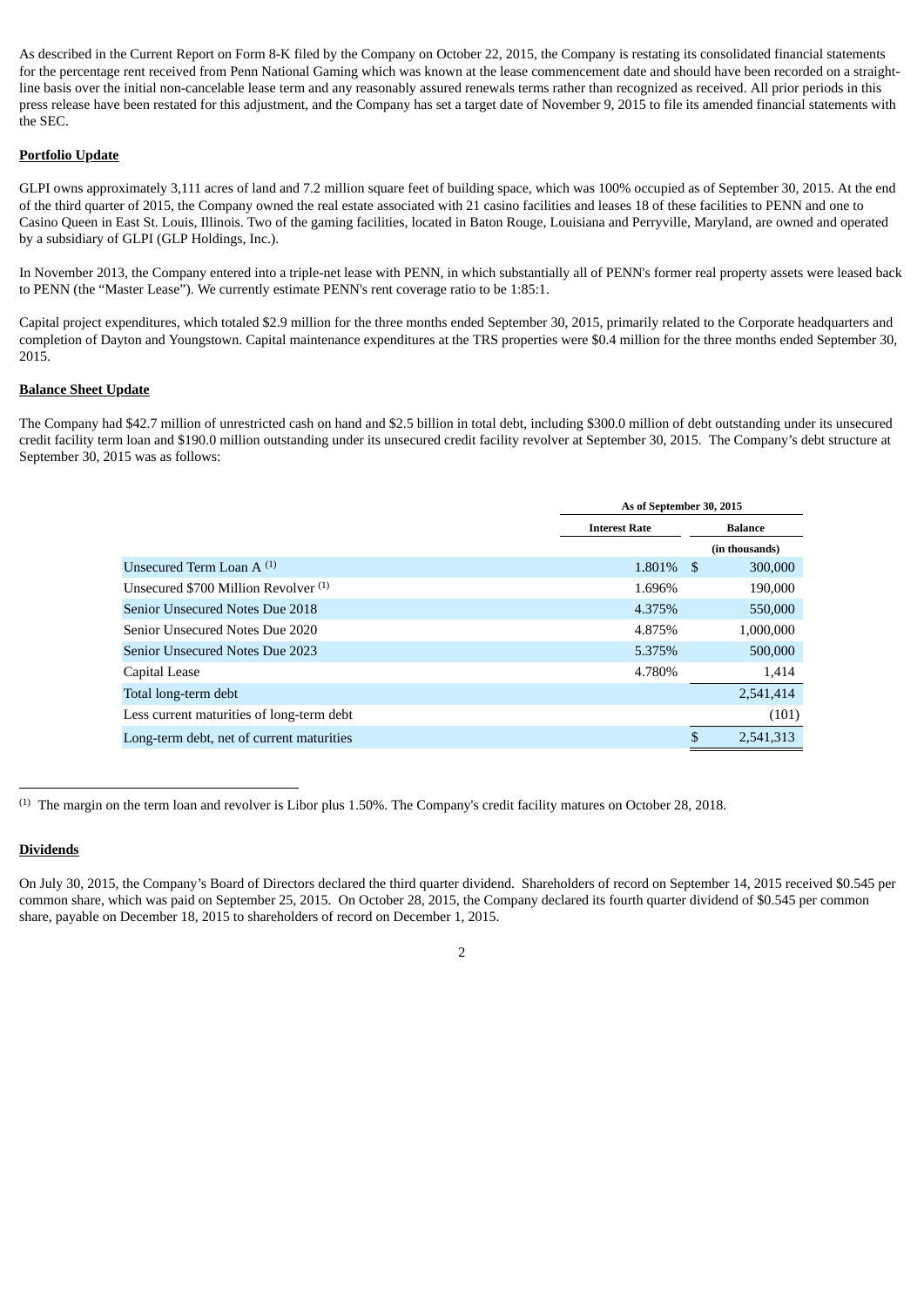#### **Guidance**

The table below sets forth current guidance targets for financial results for the 2015 fourth quarter and full year, based on the following assumptions:

- Reported rental income of approximately \$444.8 million for the year and \$111.1 million for the fourth quarter, consisting of:
	- Total cash rental receipts of approximately \$447.2 million for the year and \$111.7 million for the fourth quarter, consisting of approximately \$436.4 million for the year and \$109.0 million for the fourth quarter from PENN and approximately \$14.0 million for the year and \$3.5 million for the fourth quarter from Casino Queen, reduced by approximately \$3.2 million for the year and \$0.8 million for the fourth quarter of non-assigned land lease payments made by PENN;
	- Straight-line rent, which defers cash received and decreases rental income, of approximately \$55.8 million for the year and \$14.0 million for the fourth quarter;
	- Property taxes paid by tenants, which are recognized as rental income, of approximately \$53.4 million for the year and \$13.4 million for the fourth quarter;
- Incremental escalator on the PENN building rent component anticipated to be effective November 1, 2015, which increases 2015 annual rent by \$0.8 million;
- TRS EBITDA of approximately \$36.0 million for the year and \$7.4 million for the fourth quarter capital maintenance expenditures of approximately \$3.4 million for the year and \$1.2 million for the fourth quarter;
- Capital project expenditures of approximately \$14.9 million for the year and \$1.2 million for the fourth quarter;
- Blended income tax rate at the TRS entities of 40%;
- LIBOR is based on the forward yield curve;

◦

- Real estate depreciation of approximately \$95.5 million for the year and \$23.8 million in the fourth quarter;
- Non-real estate depreciation of approximately \$14.2 million for the year and \$3.3 million in the fourth quarter;
- Equity-related employee compensation affecting EBITDA includes the following:
	- Expense of approximately \$4.2 million for the year and \$1.1 million for the fourth quarter related to cash-settled equity compensation awards issued pre-spin, which are fully vested by the first quarter of 2017;
	- Expense of approximately \$11.3 million for the year and \$2.6 million for the fourth quarter for payments in lieu of dividends on vested stock options issued pre-spin, which are expected to be paid through October 31, 2016;
- Equity-related employee compensation that does not affect EBITDA includes non-cash expense of approximately \$16.8 million for the year and \$4.1 million for the fourth quarter for amortization of stock options issued pre-spin and the issuance of new restricted stock awards;
- Interest expense includes approximately \$8.1 million for the year and \$2.0 million for the fourth quarter of debt issuance costs amortization for existing debt and \$4.2 million for the year and \$2.5 million for the fourth quarter for amortization of fees for the bridge loan related to the Pinnacle transaction;
- For the purpose of the dividend calculation, AFFO is reduced by approximately \$7.4 million for the full year and \$1.7 million for the fourth quarter prior to calculation of the dividend to account for dividends on shares that will be outstanding after options held by PENN employees are exercised;
	- 3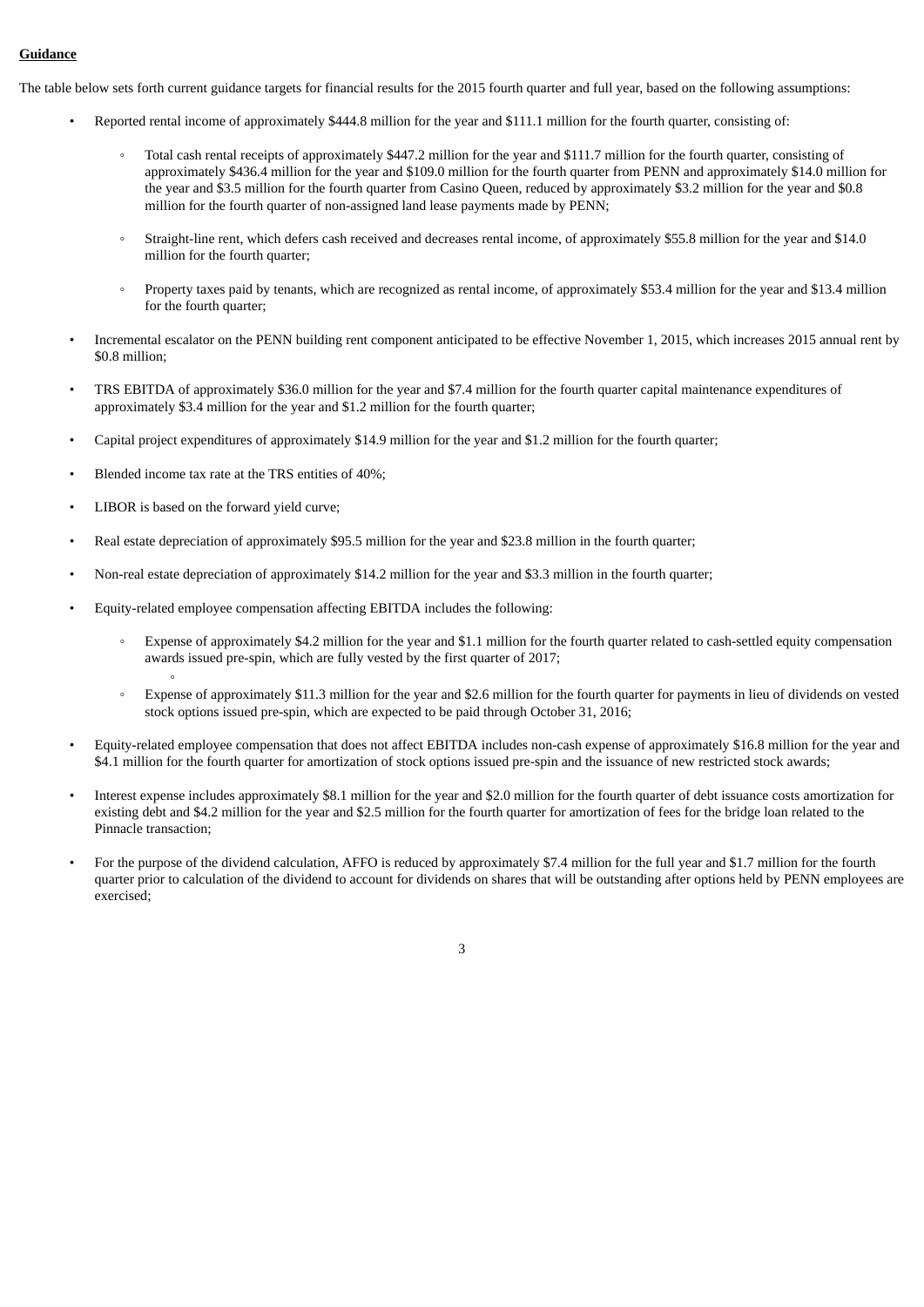- The basic share count is approximately 114.5 million shares for the year and 115.4 million shares for the fourth quarter and the fully diluted share count is approximately 119.0 million shares for the year and 119.3 million shares for the fourth quarter; and
- Excludes expenses related to the acquisition of Pinnacle's real estate assets, which was announced on July 21, 2015.

|                                           |                  | 31,           | <b>Three Months Ending December</b> |               |                                                        | <b>Full Year Ending December 31,</b> |       |     |       |  |  |  |                              |
|-------------------------------------------|------------------|---------------|-------------------------------------|---------------|--------------------------------------------------------|--------------------------------------|-------|-----|-------|--|--|--|------------------------------|
| (in millions, except per share data)      | 2015<br>Guidance |               | 2014 Actual (As<br>restated)        |               | 2015 Revised<br>2015 Prior<br>Guidance<br>Guidance (4) |                                      |       |     |       |  |  |  | 2014 Actual (As<br>restated) |
| <b>Net Revenue</b>                        | \$<br>145.2      | <sup>\$</sup> | 145.1                               | \$.           | 591.6                                                  | \$                                   | 590.4 | -S  | 591.1 |  |  |  |                              |
| Adjusted EBITDA <sup>(1)</sup>            | \$<br>109.0      | \$            | 105.1                               | \$            | 439.2                                                  | \$                                   | 437.9 | \$  | 422.5 |  |  |  |                              |
| <b>Net Income</b>                         | \$<br>31.0       | \$            | 30.2                                | $\mathcal{S}$ | 129.3                                                  | \$                                   | 132.1 | -S  | 138.8 |  |  |  |                              |
| Funds From Operations <sup>(2)</sup>      | \$<br>54.8       | S.            | 52.7                                | \$            | 224.9                                                  | \$.                                  | 227.7 | \$. | 231.6 |  |  |  |                              |
| <b>Adjusted Funds From Operations (3)</b> | \$<br>79.5       | <sup>\$</sup> | 75.8                                | \$.           | 320.6                                                  | \$.                                  | 319.3 | \$. | 307.3 |  |  |  |                              |
|                                           |                  |               |                                     |               |                                                        |                                      |       |     |       |  |  |  |                              |
| Net income, per diluted common share      | \$<br>0.26       | -\$           | 0.26                                | <sup>\$</sup> | 1.09                                                   | \$                                   | 1.11  | -\$ | 1.18  |  |  |  |                              |
| FFO, per diluted common share             | \$<br>0.46       | \$            | 0.45                                | \$            | 1.89                                                   | \$                                   | 1.91  | \$  | 1.97  |  |  |  |                              |
| AFFO, per diluted common share            | \$<br>0.67       | S             | 0.65                                | \$.           | 2.70                                                   | S                                    | 2.68  | \$. | 2.61  |  |  |  |                              |

 $<sup>(1)</sup>$  Adjusted EBITDA is net income excluding interest, taxes on income, depreciation, (gains) or losses from sales of property, stock based compensation</sup> expense and straight-line rent adjustments.

<sup>(2)</sup> Funds from operations (FFO) is net income, excluding (gains) or losses from sales of property and real estate depreciation as defined by NAREIT.

(3) Adjusted funds from operations (AFFO) is FFO, excluding stock based compensation expense, debt issuance costs amortization, other depreciation and straight-line rent adjustments, reduced by capital maintenance expenditures.

 $^{(4)}$  The guidance figures in the tables above present the guidance provided on July 30, 2015 for the full year ended December 31, 2015, restated for the straight-line rent adjustments.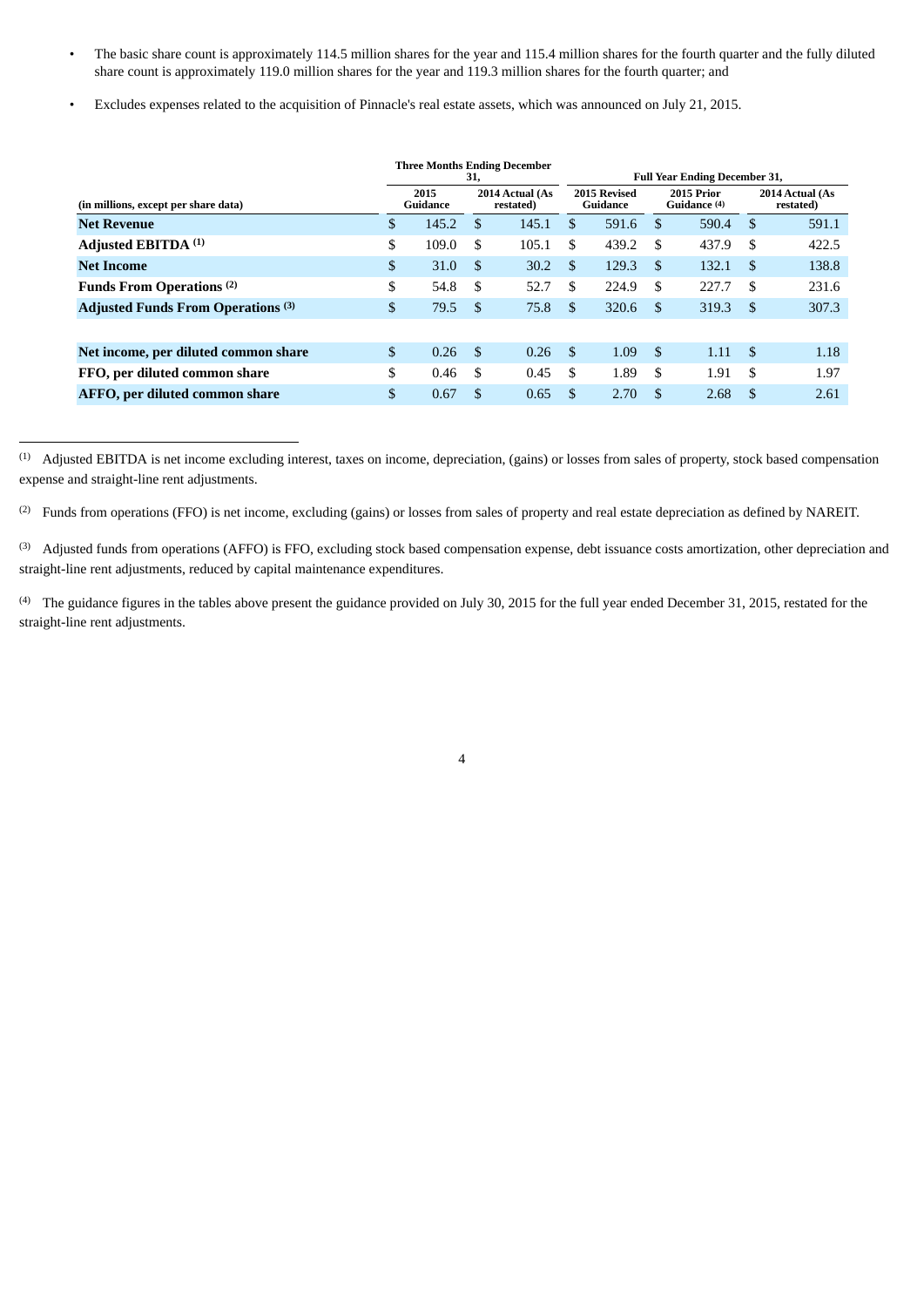# **Conference Call Details**

The Company will hold a conference call on October 29, 2015 at 10:00 a.m. (Eastern Time) to discuss its financial results, current business trends and market conditions.

#### **Webcast**

The conference call will be available in the Investor Relations section of the Company's website at www.glpropinc.com. To listen to a live broadcast, go to the site at least 15 minutes prior to the scheduled start time in order to register, download and install any necessary audio software. A replay of the call will also be available for 90 days on the Company's website.

#### **To Participate in the Telephone Conference Call:**

Dial in at least five minutes prior to start time. Domestic: 1-877-705-6003 International: 1-201-493-6725

#### **Conference Call Playback**:

Domestic: 1-877-870-5176 International: 1-858-384-5517 Passcode: 13621888 The playback can be accessed through November 5, 2015.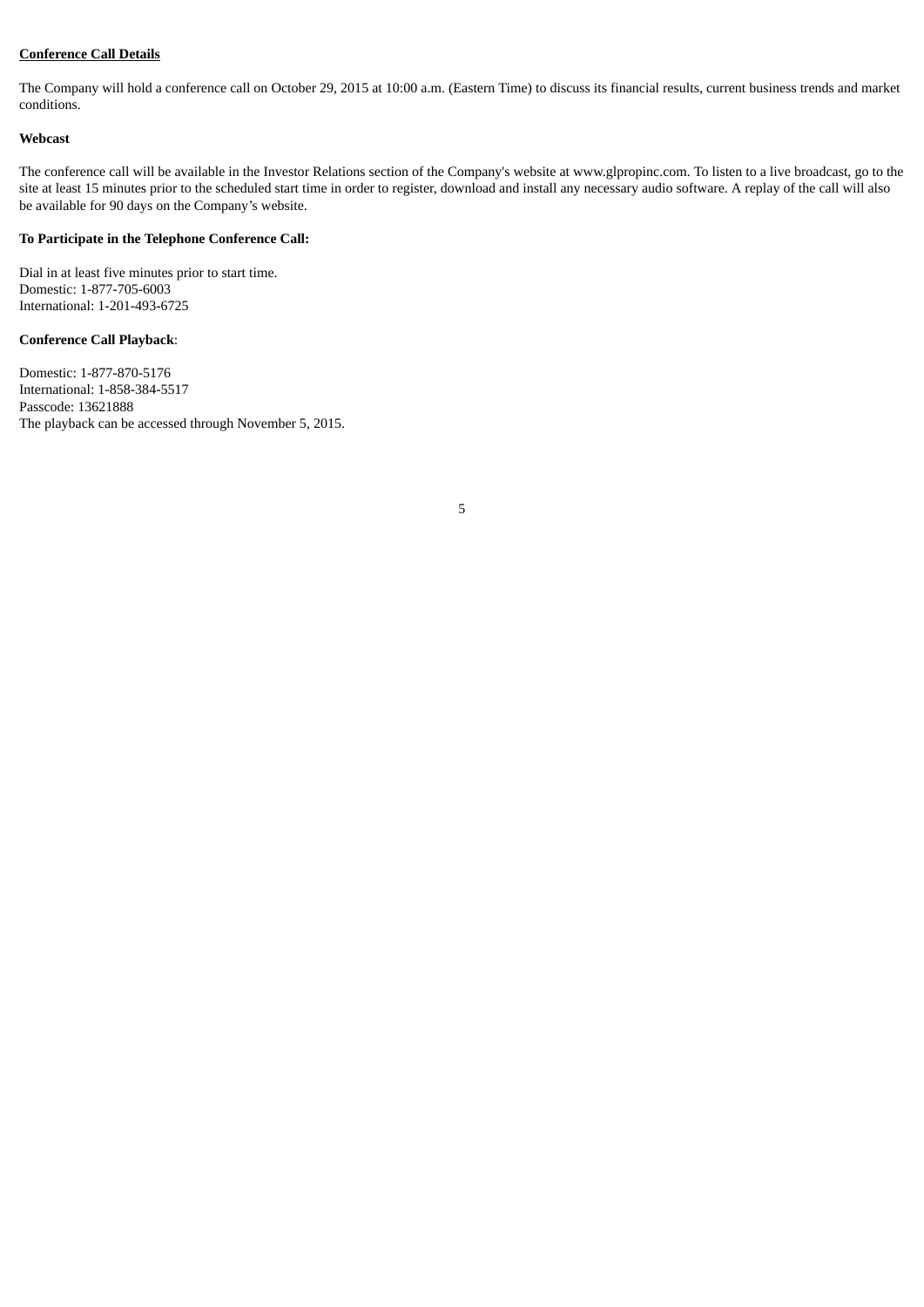#### **Disclosure Regarding Non-GAAP Financial Measures**

Funds From Operations ("FFO"), Adjusted Funds From Operations ("AFFO") and Adjusted EBITDA, which are detailed in the reconciliation tables that accompany this release, are used by the Company as performance measures for benchmarking against the Company's peers and as internal measures of business operating performance. The Company believes FFO, AFFO, and Adjusted EBITDA provide a meaningful perspective of the underlying operating performance of the Company's current business. This is especially true since these measures exclude real estate depreciation, and we believe that real estate values fluctuate based on market conditions rather than depreciating in value ratably on a straight-line basis over time.

FFO, AFFO and Adjusted EBITDA are non-GAAP financial measures, that are considered a supplemental measure for the real estate industry and a supplement to GAAP measures. NAREIT defines FFO as net income (computed in accordance with generally accepted accounting principles), excluding (gains) or losses from sales of property and real estate depreciation. We have defined AFFO as FFO excluding stock based compensation expense, debt issuance costs amortization, other depreciation and straight-line rent adjustments, reduced by capital maintenance expenditures. Finally, we have defined Adjusted EBITDA as net income excluding interest, taxes on income, depreciation, (gains) or losses from sales of property, stock based compensation expense and straight-line rent adjustments.

FFO, AFFO and Adjusted EBITDA are not recognized terms under GAAP. Because certain companies do not calculate FFO, AFFO, and Adjusted EBITDA in the same way and certain other companies may not perform such calculation, those measures as used by other companies may not be consistent with the way the Company calculates such measures and should not be considered as alternative measures of operating profit or net income. The Company's presentation of these measures does not replace the presentation of the Company's financial results in accordance with GAAP.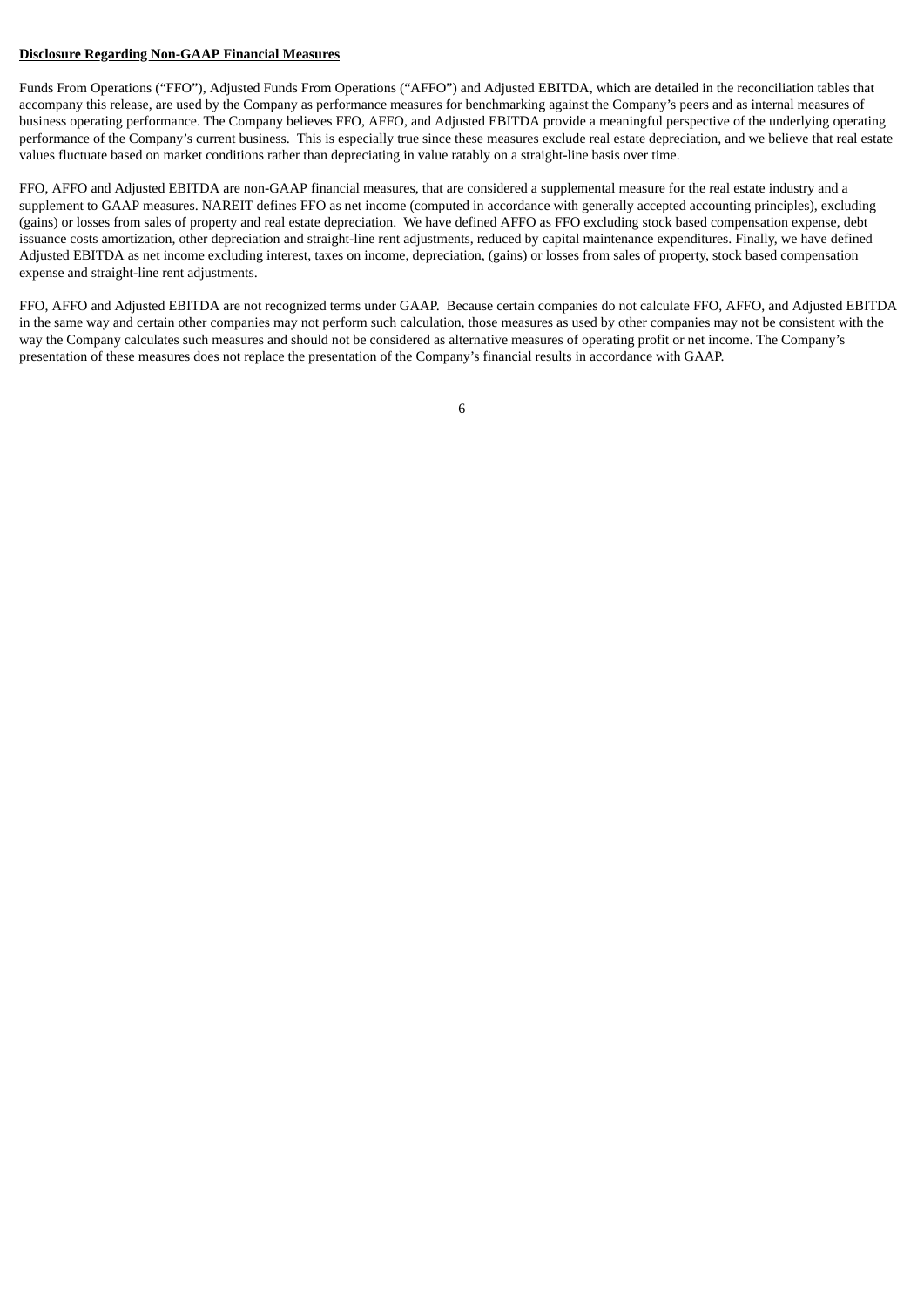#### **About Gaming and Leisure Properties**

GLPI is engaged in the business of acquiring, financing, and owning real estate property to be leased to gaming operators in triple-net lease arrangements, pursuant to which the tenant is responsible for all facility maintenance, insurance required in connection with the leased properties and the business conducted on the leased properties, taxes levied on or with respect to the leased properties and all utilities and other services necessary or appropriate for the leased properties and the business conducted on the leased properties. GLPI expects to grow its portfolio by pursuing opportunities to acquire additional gaming facilities to lease to gaming operators. GLPI also intends to diversify its portfolio over time, including by acquiring properties outside the gaming industry to lease to third parties. GLPI elected to be taxed as a real estate investment trust ("REIT") for United States federal income tax purposes commencing with the 2014 taxable year and is the first gaming-focused REIT.

#### **Forward-Looking Statements**

This press release includes "forward-looking statements" within the meaning of Section 27A of the Securities Act and Section 21E of the Securities Exchange Act of 1934, as amended. These statements can be identified by the use of forward looking terminology such as "expects," "believes," "estimates," "intends," "may," "will," "should" or "anticipates" or the negative or other variation of these or similar words, or by discussions of future events, strategies or risks and uncertainties. Such forward looking statements are inherently subject to risks, uncertainties and assumptions about GLPI and its subsidiaries, including risks related to the following: risks relating to the ultimate impact and timing of the Company's restatement of its financial statements; the risk that additional information will come to light during the course of the preparation of restated financial statements that alters the scope or magnitude of the restatement; the ability to receive, or delays in obtaining, the regulatory approvals required to own and/or operate its properties, or other delays or impediments to completing GLPI's planned acquisitions or projects (including successful resolution of outstanding litigation against the owners of the Meadows Racetrack & Casino); GLPI's ability to enter into definitive agreements with a third party operator for the Meadows Racetrack & Casino; the ultimate timing and outcome of the Company's proposed acquisition of substantially all of the real estate assets of Pinnacle Entertainment, Inc. ("Pinnacle"), including the Company's and Pinnacle's ability to obtain the financing and third party approvals and consents necessary to complete the acquisition; the ultimate outcome and results of integrating the assets to be acquired by the Company in the proposed transaction with Pinnacle; the effects of a transaction between GLPI and Pinnacle on each party, including the post-transaction impact on GLPI's financial condition, operating results, strategy and plans; GLPI's ability to maintain its status as a REIT; the availability of and the ability to identify suitable and attractive acquisition and development opportunities and the ability to acquire and lease those properties on favorable terms; our ability to access capital through debt and equity markets in amounts and at rates and costs acceptable to GLPI; changes in the U.S. tax law and other state, federal or local laws, whether or not specific to REITs or to the gaming or lodging industries; and other factors described in GLPI's Annual Report on Form 10-K for the year ended December 31, 2014, subsequent Quarterly Reports on Form 10-Q and Current Reports on Form 8-K as filed with the Securities and Exchange Commission. All subsequent written and oral forward looking statements attributable to GLPI or persons acting on GLPI's behalf are expressly qualified in their entirety by the cautionary statements included in this press release. GLPI undertakes no obligation to publicly update or revise any forward looking statements contained or incorporated by reference herein, whether as a result of new information, future events or otherwise, except as required by law. In light of these risks, uncertainties and assumptions, the forward looking events discussed in this press release may not occur.

#### **Additional Information**

This communication shall not constitute an offer to sell or the solicitation of an offer to buy any securities, nor shall there be any sale of securities in any jurisdiction in which such offer, solicitation or sale would be unlawful prior to registration or qualification under the securities laws of any such jurisdiction. No offering of securities shall be made except by means of a prospectus meeting the requirements of Section 10 of the U.S. Securities Act of 1933, as amended. In connection with the proposed transaction between the Company and Pinnacle, the Company has filed with the SEC a registration statement on Form S-4 (File No. 333-206649) that includes a preliminary joint proxy statement of the Company and Pinnacle that also constitutes a prospectus of the Company. This communication is not a substitute for the joint proxy statement/prospectus or any other document that the Company or Pinnacle may file with the SEC or send to their shareholders in connection with the proposed transaction. INVESTORS AND SECURITY HOLDERS ARE URGED TO READ THE FORM S-4, INCLUDING THE PRELIMINARY JOINT PROXY STATEMENT/PROSPECTUS FILED AND OTHER RELEVANT DOCUMENTS THAT WILL BE FILED WITH THE SEC (INCLUDING THE DEFINITIVE JOINT PROXY STATEMENT/PROSPECTUS) IF AND WHEN THEY BECOME AVAILABLE, BECAUSE THEY WILL CONTAIN IMPORTANT INFORMATION. You may obtain free copies of the preliminary joint proxy statement/prospectus and other relevant documents filed by the Company and Pinnacle with the SEC at the SEC's website at www.sec.gov. Copies of the documents filed with the SEC by the Company are available free of charge on the Company's investor relations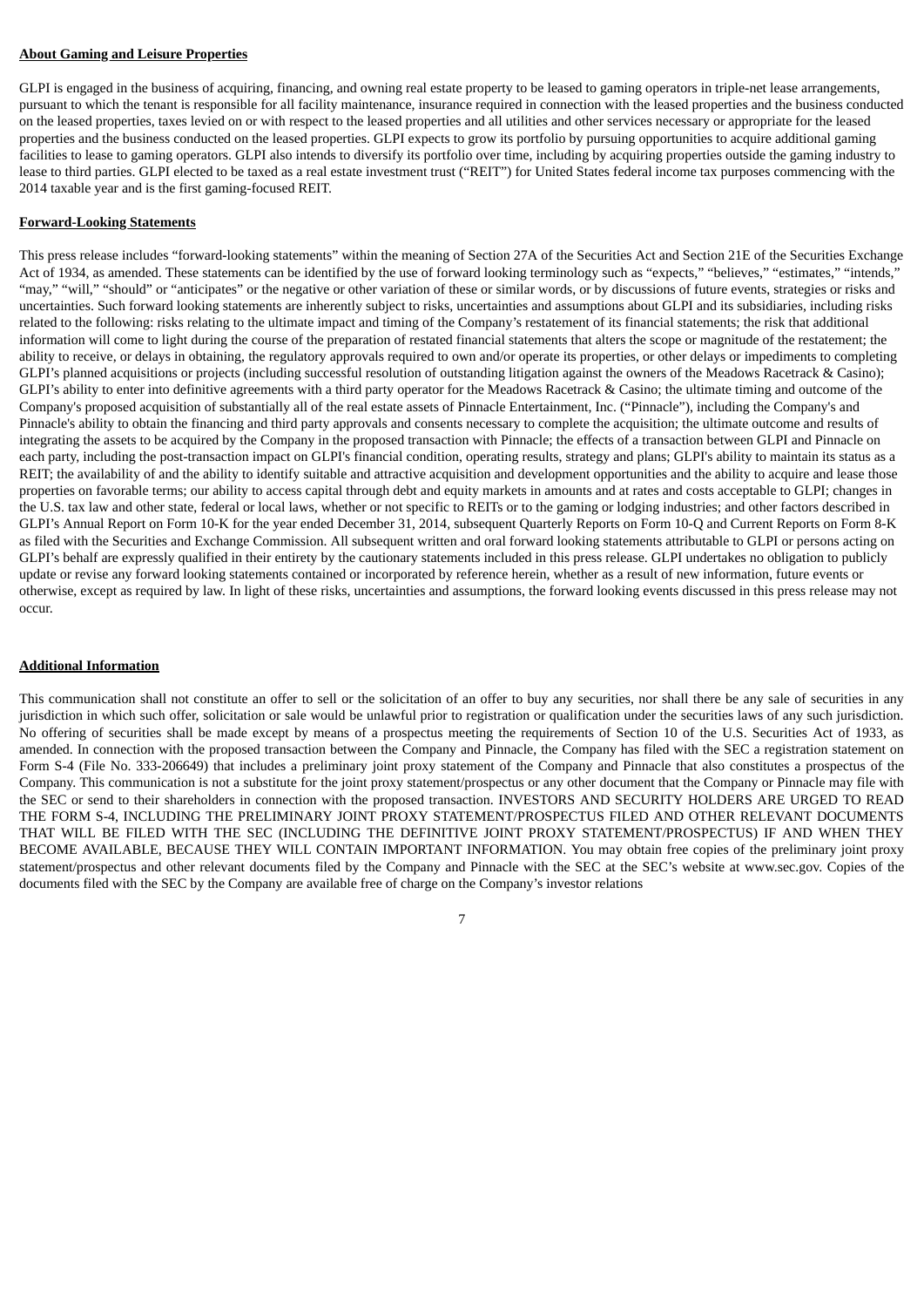website at investors.glpropinc.com or by contacting the Company's investor relations representative at (203) 682-8211. Copies of the documents filed with the SEC by Pinnacle are available free of charge on Pinnacle's investor relations website at investors.pnkinc.com or by contacting Pinnacle's investor relations department at (702) 541-7777.

#### **Certain Information Regarding Participants**

The Company and Pinnacle and their respective directors and executive officers may be deemed to be participants in the solicitation of proxies in respect of the proposed transaction under the rules of the SEC. Investors may obtain information regarding the names, affiliations and interests of the Company's directors and executive officers in the Company's Annual Report on Form 10-K for the year ended December 31, 2014, which was filed with the SEC on February 27, 2015, and its proxy statement for its 2015 Annual Meeting, which was filed with the SEC on April 30, 2015. Investors may obtain information regarding the names, affiliations and interests of Pinnacle's directors and executive officers in Pinnacle's Annual Report on Form 10-K for the year ended December 31, 2014, which was filed with the SEC on March 2, 2015, and its proxy statement for its 2015 Annual Meeting, which was filed with the SEC on April 10, 2015. Other information regarding the participants in the proxy solicitation and a description of their direct and indirect interests, by security holdings or otherwise, is contained in the preliminary joint proxy statement/prospectus and other relevant materials to be filed with the SEC regarding the proposed transaction. Investors should read the definitive joint proxy statement/prospectus carefully and in its entirety when it becomes available before making any voting or investment decisions. You may obtain free copies of these documents at the SEC's website at www.sec.gov.

#### **Contact**

#### **Investor Relations – Gaming and Leisure Properties, Inc.**

Brad Cohen T: 203-682-8211 Email: Brad.Cohen@icrinc.com

Kara Smith T: 646-277-1211 Email: Kara.Smith@icrinc.com

Bill Clifford T: 610-401-2900 Email: Bclifford@glpropinc.com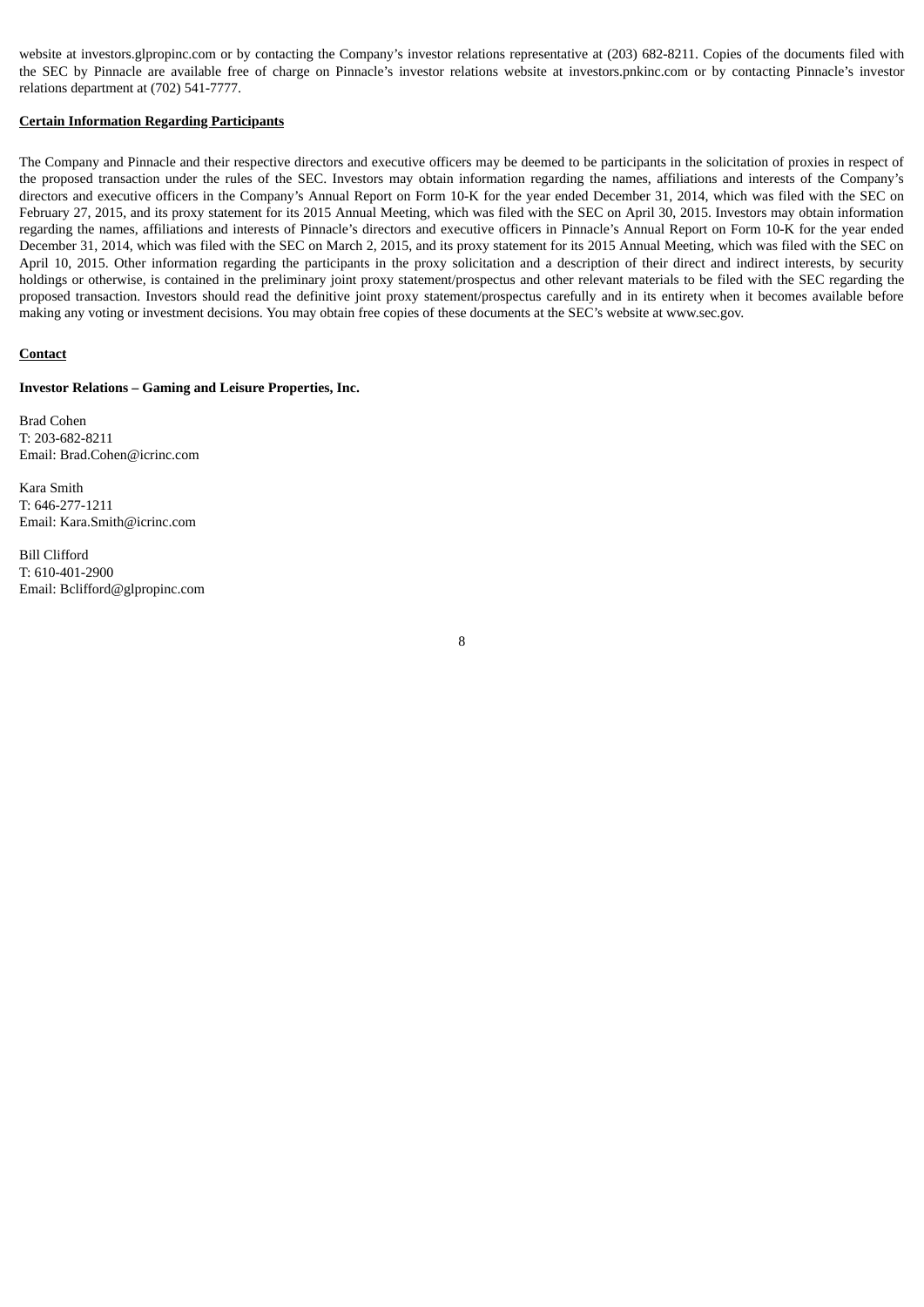## **GAMING AND LEISURE PROPERTIES, INC. AND SUBSIDIARIES**

**Consolidated Statements of Operations**

(in thousands, except per share data) (unaudited)

|                                            | <b>Three Months Ended</b><br>September 30, |                |               | <b>Nine Months Ended</b><br>September 30, |           |      |               |
|--------------------------------------------|--------------------------------------------|----------------|---------------|-------------------------------------------|-----------|------|---------------|
|                                            | 2015                                       |                | 2014          |                                           | 2015      |      | 2014          |
|                                            |                                            |                | (As restated) |                                           |           |      | (As restated) |
| <b>Revenues</b>                            |                                            |                |               |                                           |           |      |               |
| Rental                                     | \$<br>97,754                               | $\mathfrak{S}$ | 96,437        | \$                                        | 293,597   | \$   | 289,817       |
| Real estate taxes paid by tenants (1)      | 13,778                                     |                | 12,512        |                                           | 40,071    |      | 36,956        |
| Total rental revenue                       | 111,532                                    |                | 108,949       |                                           | 333,668   |      | 326,773       |
| Gaming                                     | 34,915                                     |                | 36,473        |                                           | 108,425   |      | 114,677       |
| Food, beverage and other                   | 2,794                                      |                | 3,015         |                                           | 8,464     |      | 8,934         |
| Total revenues                             | 149,241                                    |                | 148,437       |                                           | 450,557   |      | 450,384       |
| Less promotional allowances                | (1, 449)                                   |                | (1,531)       |                                           | (4, 193)  |      | (4,396)       |
| Net revenues                               | 147,792                                    |                | 146,906       |                                           | 446,364   |      | 445,988       |
| <b>Operating expenses</b>                  |                                            |                |               |                                           |           |      |               |
| Gaming                                     | 19,357                                     |                | 20,504        |                                           | 58,644    |      | 64,233        |
| Food, beverage and other                   | 2,128                                      |                | 2,471         |                                           | 6,489     |      | 7,526         |
| Real estate taxes <sup>(1)</sup>           | 14,174                                     |                | 12,929        |                                           | 41,138    |      | 38,208        |
| General and administrative <sup>(2)</sup>  | 19,285                                     |                | 17,743        |                                           | 64,546    |      | 58,215        |
| Depreciation                               | 27,557                                     |                | 26,526        |                                           | 82,585    |      | 79,397        |
| Total operating expenses                   | 82,501                                     |                | 80,173        |                                           | 253,402   |      | 247,579       |
| Income from operations                     | 65,291                                     |                | 66,733        |                                           | 192,962   |      | 198,409       |
| Other income (expenses)                    |                                            |                |               |                                           |           |      |               |
| Interest expense                           | (31, 226)                                  |                | (29, 378)     |                                           | (90, 373) |      | (87, 460)     |
| Interest income                            | 581                                        |                | 623           |                                           | 1,761     |      | 1,837         |
| Total other expenses                       | (30, 645)                                  |                | (28, 755)     |                                           | (88, 612) |      | (85, 623)     |
|                                            |                                            |                |               |                                           |           |      |               |
| Income from operations before income taxes | 34,646                                     |                | 37,978        |                                           | 104,350   |      | 112,786       |
| Income tax expense                         | 1,417                                      |                | 665           |                                           | 6,001     |      | 4,181         |
| <b>Net income</b>                          | \$<br>33,229                               | \$             | 37,313        | \$                                        | 98,349    | \$   | 108,605       |
| <b>Earnings per common share:</b>          |                                            |                |               |                                           |           |      |               |
| Basic earnings per common share            | \$<br>0.29                                 | \$             | 0.33          | \$                                        | 0.86      | \$   | 0.97          |
| Diluted earnings per common share          | \$<br>0.28                                 | $\sqrt{3}$     | 0.32          | \$                                        | 0.83      | $\,$ | 0.92          |
|                                            |                                            |                |               |                                           |           |      |               |

 $<sup>(1)</sup>$  According to ASC 605, Revenue Recognition, the Company is required to gross up rental income by the amount of real estate taxes paid by tenants under</sup> the triple-net lease structure and also reflect an offsetting expense in operating expenses.

 $^{(2)}$  General and administrative expenses include payroll related expenses, insurance, utilities, supplies and other administrative costs.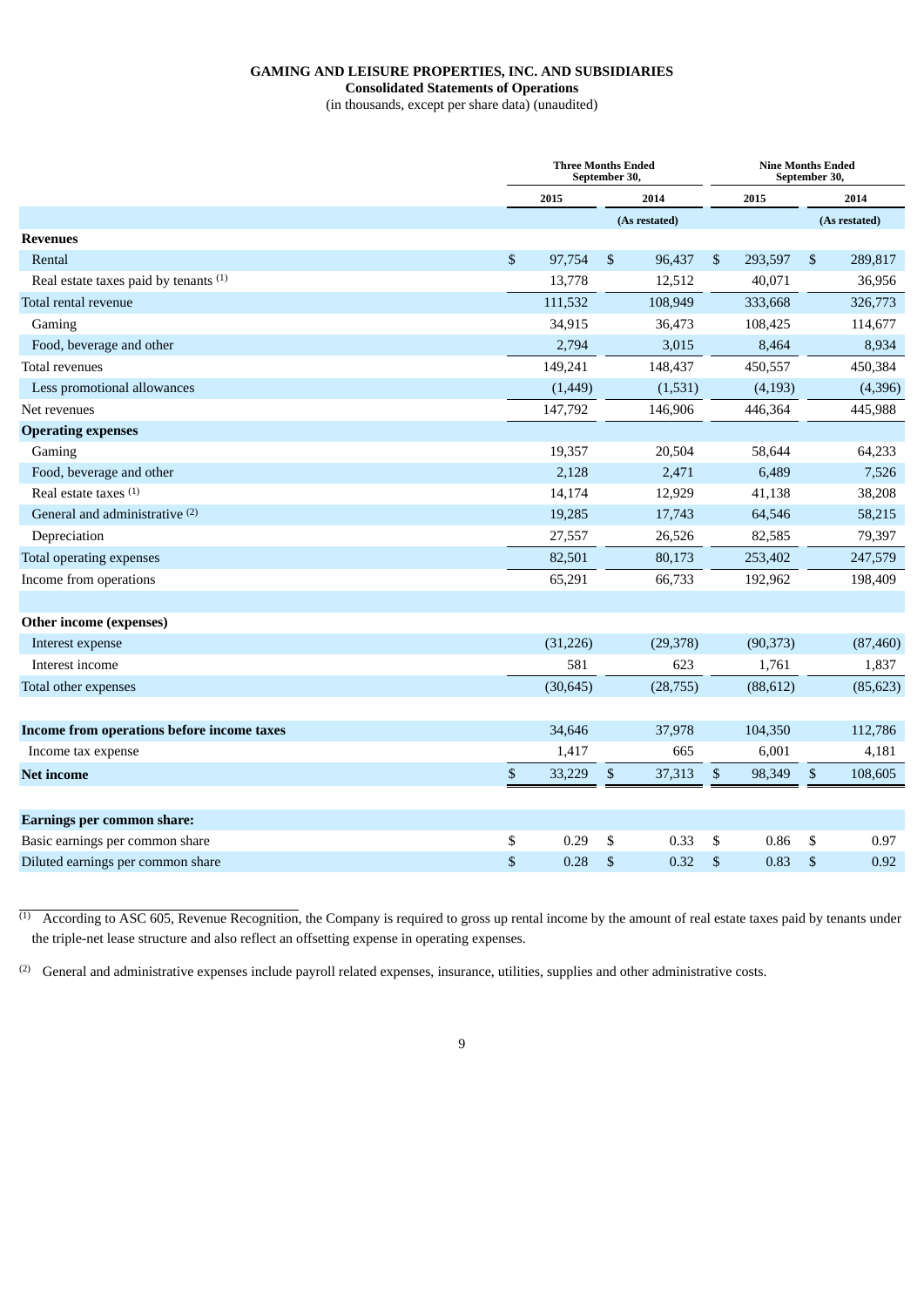## **GAMING AND LEISURE PROPERTIES, INC. AND SUBSIDIARIES Operations**

# (in thousands) (unaudited)

|                          |    | <b>NET REVENUES</b><br><b>Three Months Ended</b><br>September 30, |  |               |    | <b>ADJUSTED EBITDA</b><br><b>Three Months Ended</b><br>September 30, |         |
|--------------------------|----|-------------------------------------------------------------------|--|---------------|----|----------------------------------------------------------------------|---------|
|                          |    | 2015<br>2014                                                      |  | 2015          |    | 2014                                                                 |         |
|                          |    |                                                                   |  | (As restated) |    |                                                                      |         |
| Real estate              | \$ | 111,532                                                           |  | 108,956       | \$ | 102,353                                                              | 99,146  |
| GLP Holdings, LLC. (TRS) |    | 36,260                                                            |  | 37,950        |    | 8,627                                                                | 8,392   |
| <b>Total</b>             | Œ  | 147,792                                                           |  | 146,906       | J  | 110,980                                                              | 107,538 |

|                          |    | <b>NET REVENUES</b><br><b>Nine Months Ended</b><br>September 30, |    |               |      | <b>ADJUSTED EBITDA</b><br><b>Nine Months Ended</b><br>September 30, |  |         |
|--------------------------|----|------------------------------------------------------------------|----|---------------|------|---------------------------------------------------------------------|--|---------|
|                          |    | 2015<br>2014                                                     |    |               | 2015 |                                                                     |  | 2014    |
|                          |    |                                                                  |    | (As restated) |      |                                                                     |  |         |
| Real estate              | \$ | 333,668                                                          | \$ | 326,780       | \$   | 301,515                                                             |  | 289,056 |
| GLP Holdings, LLC. (TRS) |    | 112,696                                                          |    | 119,208       |      | 28,648                                                              |  | 28,307  |
| <b>Total</b>             | S  | 446,364                                                          |    | 445,988       | \$   | 330,163                                                             |  | 317,363 |

# **GAMING AND LEISURE PROPERTIES, INC. AND SUBSIDIARIES**

**General and Administrative Expenses**

(in thousands) (unaudited)

|                                                              | <b>Three Months Ended</b><br>September 30, |  |        | <b>Nine Months Ended</b><br>September 30, |        |  |        |
|--------------------------------------------------------------|--------------------------------------------|--|--------|-------------------------------------------|--------|--|--------|
|                                                              | 2015                                       |  | 2014   |                                           | 2015   |  | 2014   |
| Real estate general and administrative expenses (1)          | 13,521                                     |  | 11.569 |                                           | 46,665 |  | 40,156 |
| GLP Holdings, LLC. (TRS) general and administrative expenses | 5.764                                      |  | 6.174  |                                           | 17.881 |  | 18,059 |
| <b>Total</b>                                                 | 19.285                                     |  | 17,743 |                                           | 64,546 |  | 58,215 |

<sup>(1)</sup> Includes stock based compensation of \$7.2 million and \$24.6 million for the three and nine months ended September 30, 2015, respectively and \$7.4 million and \$20.6 million for the three and nine months ended September 30, 2014, respectively.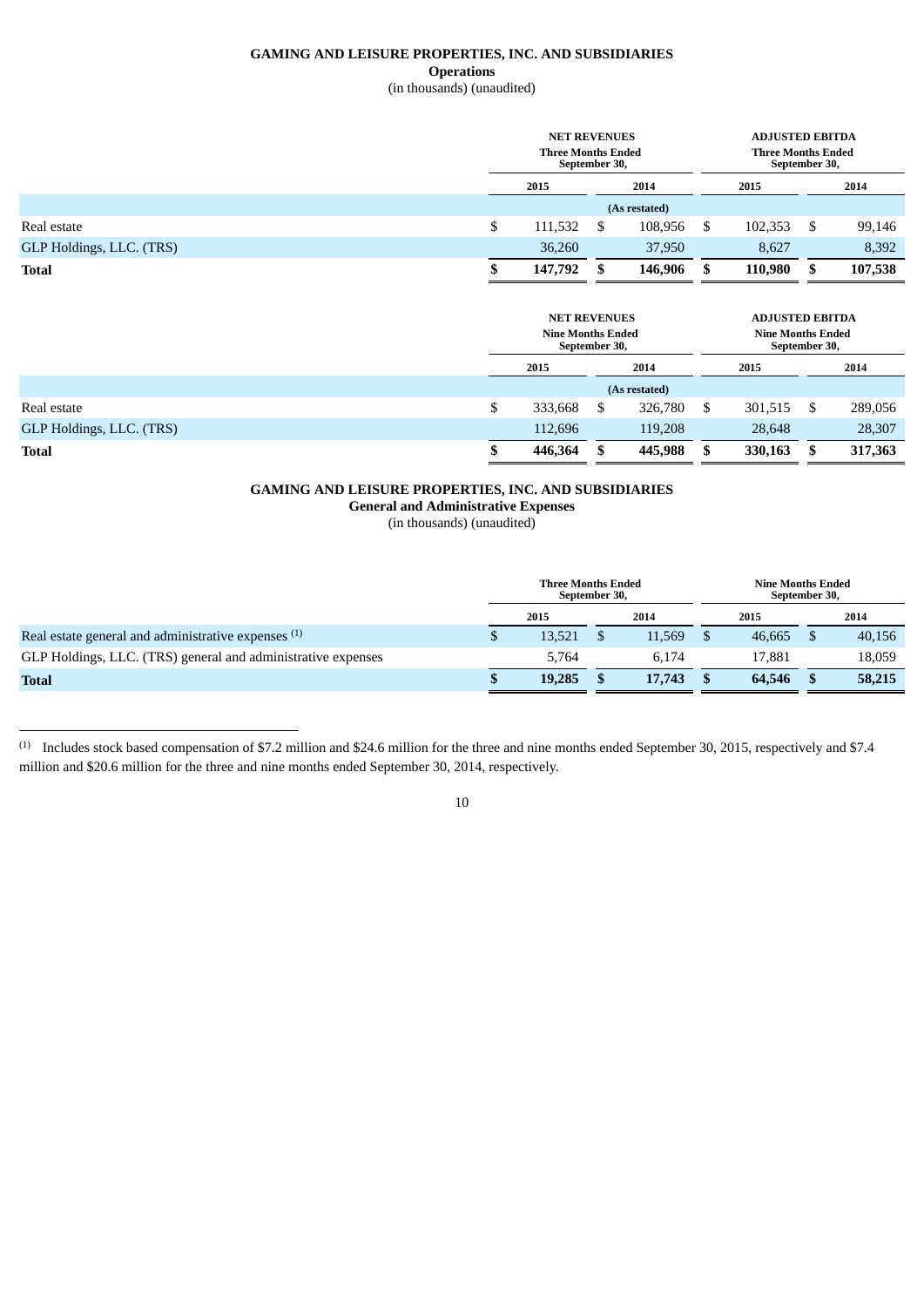## Reconciliation of Net income (GAAP) to FFO, FFO to AFFO, and AFFO to Adjusted EBITDA Gaming and Leisure Properties, Inc. and Subsidiaries **CONSOLIDATED** (in thousands) (unaudited)

|                                                 | <b>Three Months Ended</b><br>September 30, |         |               |               |    | <b>Nine Months Ended</b><br>September 30, |    |               |  |
|-------------------------------------------------|--------------------------------------------|---------|---------------|---------------|----|-------------------------------------------|----|---------------|--|
|                                                 |                                            | 2015    |               | 2014          |    | 2015                                      |    | 2014          |  |
|                                                 |                                            |         |               | (As restated) |    |                                           |    | (As restated) |  |
| <b>Net income</b>                               | \$                                         | 33,229  | \$            | 37,313        | \$ | 98,349                                    | \$ | 108,605       |  |
| Losses or (gains) from dispositions of property |                                            | 22      |               | (146)         |    | 89                                        |    | 13            |  |
| Real estate depreciation                        |                                            | 23,867  |               | 23,472        |    | 71,718                                    |    | 70,205        |  |
| <b>Funds from operations</b>                    | \$                                         | 57,118  | <sup>\$</sup> | 60,639        | \$ | 170,156                                   | \$ | 178,823       |  |
| Straight-line rent adjustments                  |                                            | 13,957  |               | 10,889        |    | 41,869                                    |    | 30,921        |  |
| Other depreciation $(1)$                        |                                            | 3,690   |               | 3,054         |    | 10,867                                    |    | 9,192         |  |
| Debt issuance costs amortization                |                                            | 3,691   |               | 2,020         |    | 7,730                                     |    | 6,038         |  |
| Stock based compensation                        |                                            | 4,153   |               | 3,536         |    | 12,658                                    |    | 8,623         |  |
| Maintenance CAPEX <sup>(2)</sup>                |                                            | (382)   |               | (641)         |    | (2,108)                                   |    | (2,109)       |  |
| <b>Adjusted funds from operations</b>           | \$                                         | 82,227  | \$            | 79,497        | \$ | 241,172                                   | \$ | 231,488       |  |
| Interest, net                                   |                                            | 30,645  |               | 28,755        |    | 88,612                                    |    | 85,623        |  |
| Income tax expense                              |                                            | 1,417   |               | 665           |    | 6,001                                     |    | 4,181         |  |
| Maintenance CAPEX <sup>(2)</sup>                |                                            | 382     |               | 641           |    | 2,108                                     |    | 2,109         |  |
| Debt issuance costs amortization                |                                            | (3,691) |               | (2,020)       |    | (7,730)                                   |    | (6,038)       |  |
| <b>Adjusted EBITDA</b>                          | \$                                         | 110,980 | \$            | 107,538       | \$ | 330,163                                   | \$ | 317,363       |  |

(1) Other depreciation includes both real estate and equipment depreciation from the Company's taxable REIT subsidiaries.

<sup>(2)</sup> Capital maintenance expenditures are expenditures to replace existing fixed assets with a useful life greater than one year that are obsolete, worn out or no longer cost effective to repair.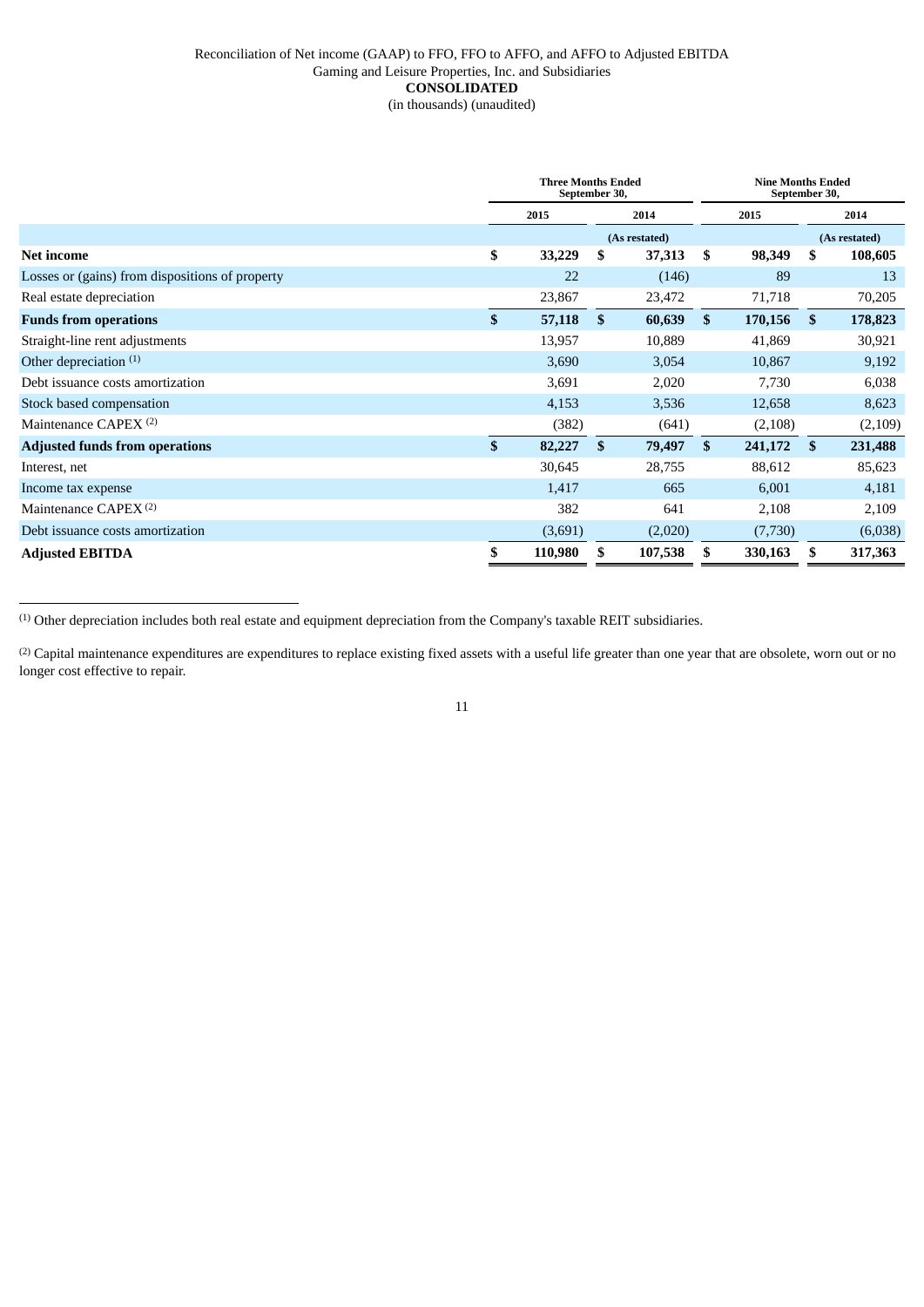## Reconciliation of Net income (GAAP) to FFO, FFO to AFFO, and AFFO to Adjusted EBITDA Gaming and Leisure Properties, Inc. and Subsidiaries **REAL ESTATE and CORPORATE (REIT)** (in thousands) (unaudited)

|                                                 | <b>Three Months Ended</b><br>September 30, |               |               |              | <b>Nine Months Ended</b><br>September 30, |    |               |  |
|-------------------------------------------------|--------------------------------------------|---------------|---------------|--------------|-------------------------------------------|----|---------------|--|
|                                                 | 2015                                       |               | 2014          |              | 2015                                      |    | 2014          |  |
|                                                 |                                            |               | (As restated) |              |                                           |    | (As restated) |  |
| <b>Net income</b>                               | \$<br>31,626                               | \$            | 35,035        | \$           | 91,777                                    | \$ | 101,427       |  |
| Losses or (gains) from dispositions of property | 10                                         |               | (150)         |              | 56                                        |    | (150)         |  |
| Real estate depreciation                        | 23,867                                     |               | 23,472        |              | 71,718                                    |    | 70,205        |  |
| <b>Funds from operations</b>                    | \$<br>55,503                               | \$            | 58,357        | $\mathbf{s}$ | 163,551                                   | \$ | 171,482       |  |
| Straight-line rent adjustments                  | 13,957                                     |               | 10,889        |              | 41,869                                    |    | 30,921        |  |
| Other depreciation <sup>(1)</sup>               | 470                                        |               |               |              | 1,405                                     |    |               |  |
| Debt issuance costs amortization                | 3,691                                      |               | 2,020         |              | 7,730                                     |    | 6,038         |  |
| Stock based compensation                        | 4,153                                      |               | 3,536         |              | 12,658                                    |    | 8,623         |  |
| <b>Maintenance CAPEX</b>                        | –                                          |               |               |              |                                           |    |               |  |
| <b>Adjusted funds from operations</b>           | \$<br>77,774                               | <sup>\$</sup> | 74,802        | \$           | 227,213                                   | \$ | 217,064       |  |
| Interest, net $(2)$                             | 28,045                                     |               | 26,155        |              | 80,811                                    |    | 77,821        |  |
| Income tax expense                              | 225                                        |               | 209           |              | 1,221                                     |    | 209           |  |
| Maintenance CAPEX                               |                                            |               |               |              |                                           |    |               |  |
| Debt issuance costs amortization                | (3,691)                                    |               | (2,020)       |              | (7,730)                                   |    | (6,038)       |  |
| <b>Adjusted EBITDA</b>                          | \$<br>102,353                              | S             | 99,146        |              | 301,515                                   |    | 289,056       |  |

(1) Other depreciation includes equipment depreciation from the Company's nontaxable REIT subsidiaries.

(2) Interest expense, net is net of intercompany interest eliminations of \$2.6 million and \$7.8 million for both the three and nine months ended September 30, 2015 and 2014, respectively.